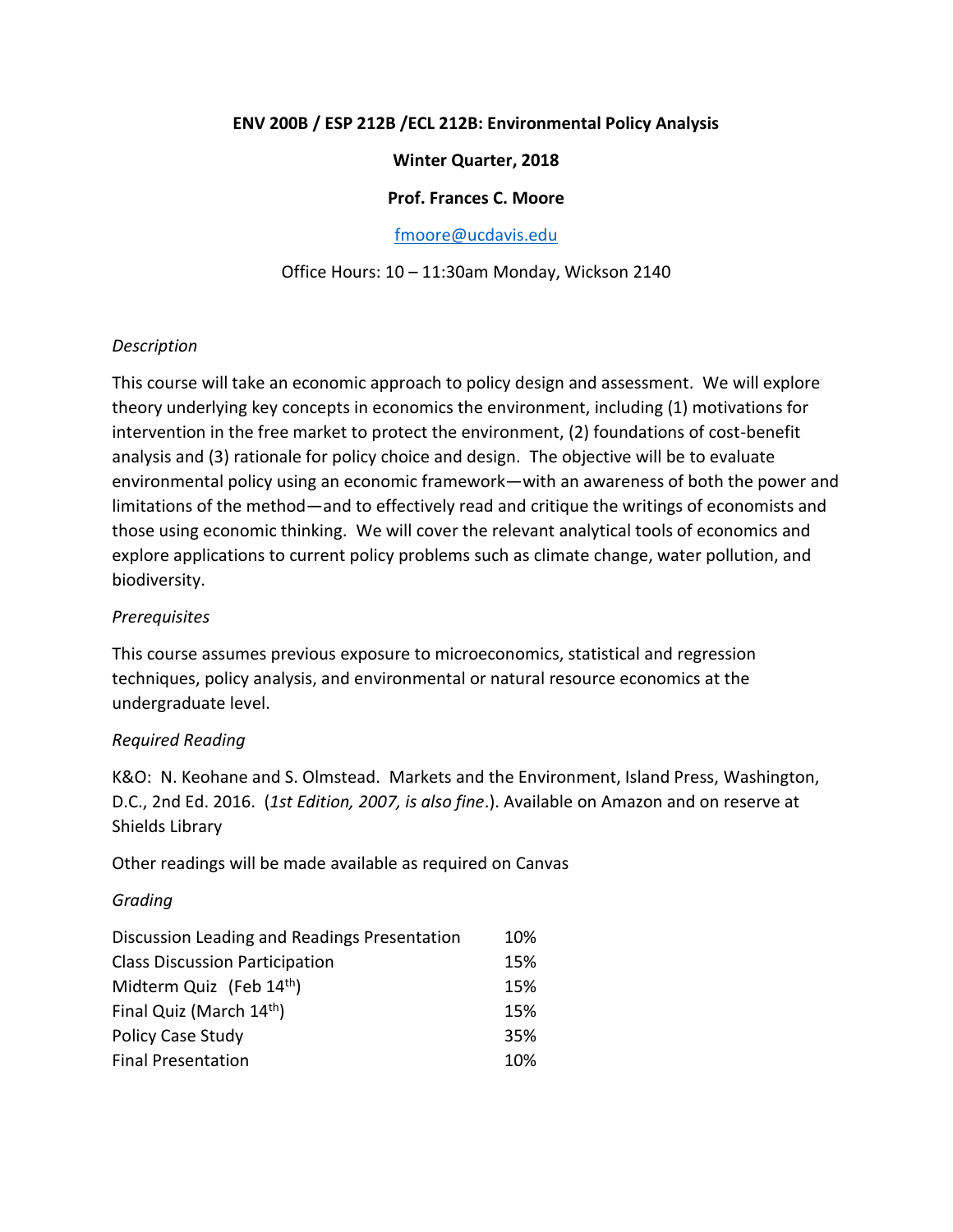# *Class Requirements*

# 1. Discussion Leading and Readings Presentation

Chose one class (possibly two depending on the number of students enrolled) to lead the discussion on the readings. This will also include a \*short\* presentation on the readings that highlights key points (don't just summarize readings), ties in themes that relate to the rest of the class, and raises questions for discussion. Questions could relate to the methodology of a particular paper, the underlying assumptions of the author, the generality of their conclusions. Then guide / lead the subsequent class discussion. This could involve tying together points made by different people, relating points back to the readings, raising counter-examples, or suggesting additional prompts for discussion.

# 2. Class Discussion and Participation

Each class will be split roughly into half lecture and half discussion. Class members are expected to fully participate in the discussion. This means doing the readings for each class – it is really obvious if you haven't don the readings! Then participate in the discussion. Good participation means not just stating an opinion or restating the points made in the readings but engaging with others and responding to the questions raised by the discussion leaders.

# 3. Midterm and Final Quiz

These will be short, in-class quizzes, a combination of short essay questions and multiple choice questions.

# 4. Policy Case Study

Chose an environmental problem that you are interested in and a proposed or implemented policy solution to that problem. Analyze the problem and the policy from an economic perspective using the tools learned in the class. Length should be approximately 10 pages (1.5 space), including figures and references. Additional details on this assignment will be provided.

# 5. Final Presentation

10 to 15 minute in-class presentation (depending on class size) describing you policy case study.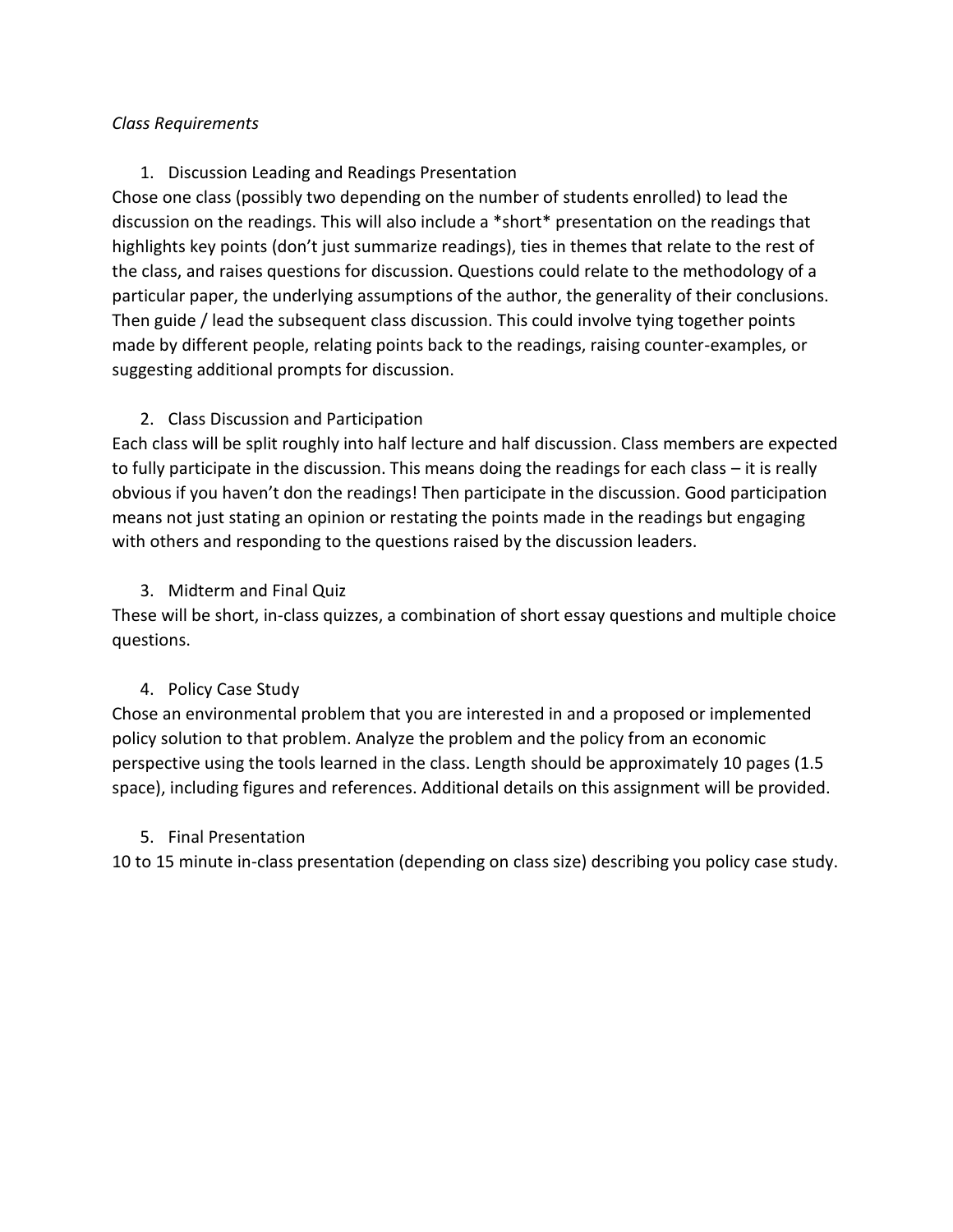## *Topics and Readings*

### **Monday 8th Jan – Course Introduction, Economics and its Role in Policy Analysis**

K&O, Chapter 1

Fullerton, D. and Stavins, R., 1998. "How Economists See the Environment", Nature 395, **6**, 701-702.

*1. What are Fullerton and Stavins' four myths about how economists view the environment?*

*2. What is meant by the 'efficiency' of competitive markets?*

*3. What is an 'externality'?*

*4. What does it mean for a `market (to) fail'? (What is market failure?)*

### **Wednesday 10th Jan – Economic Efficiency and Environmental Protection**

K&O, Chapter 2

Shogren, J. F. and L. O. Taylor, 2008. "On Behavioral-Environmental Economics", Review of Environmental Economics and Policy, **2,** 26-44.

- *1. What is meant by "behavioral failure" and why might it be a particular problem for modeling choice with respect to environmental goods?*
- *2. How can behavioral failures affect thinking about environmental policy?*
- *3. Is behavioral failure just another form of market failure?*

### **Monday 15th Jan – MARTIN LUTHER KING DAY**

### **Wednesday 17th Jan – Rationality and Market Efficiency**

K&O, Chapter 4

Jolls, C., Sunstein, C. R., and Thaler, R., 1998. "A Behavioral Approach to Law and Economics", *Stanford Law Review*, 1471-1550.

#### **This is a long article -- just focus on sections I, V and the conclusion.**

*1. Behavioral economics stresses three main types of bounds on human behavior that represent departures from the standard economic assumption of rational choice. Describe each of these three bounds.*

*2. What is nonmarket behavior? Why do the authors suggest that behavioral analaysis is particularly promising given the presence of nonmarket behavior (p. 1473)?*

*3. If behavior is not rational does that mean it is necessarily unpredictable?*

#### **Monday 22nd Jan – Market Failures, Externalities and Public Goods Provision**

K&O, Chapter 5

Stavins, R. N., 2011. "The Problem of the Commons: Still Unsettled After 100 Years", *The American Economic Review*, 100, **1,** 81-108

**Focus on 81-92 and the conclusion. Skim the rest--which will be useful for our study of climate change and market based instruments to come.**

*1. How is spatial scale of a resource likely to affect the probability of the tragedy of the commons, i.e. the likelihood that citizen collective action (as described by Ostrom) won't be successful?*

*2. How is the nature of a good (rival/non-rival, excludable/non-excludable) as summarized in Table 1*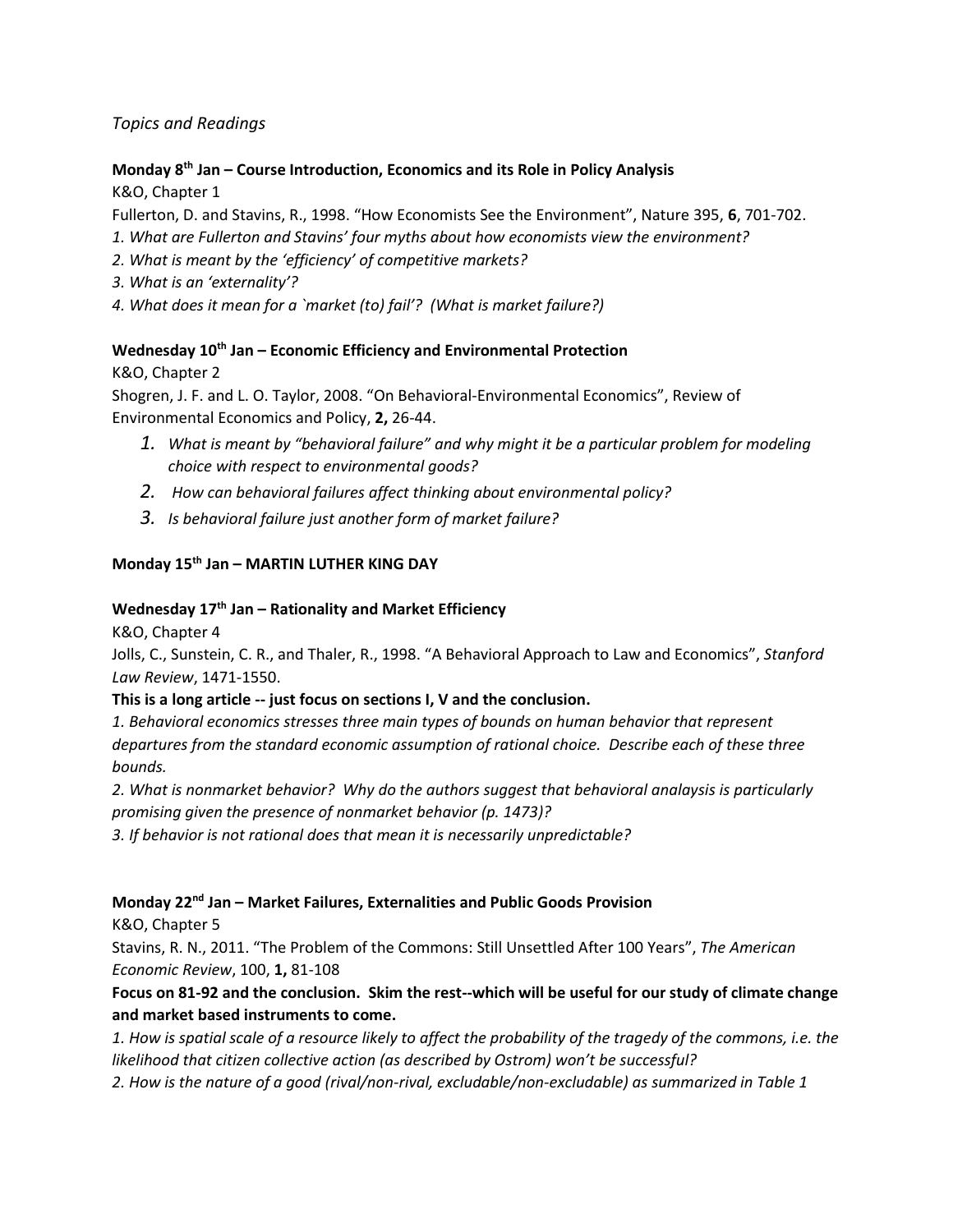*related to the type of problem we might expect in efficient provision of the good (e.g. positive/negative externality, over/under-provision)?*

### **Wednesday 24th Jan – Market Failures, Continued**

Ostrom, E., 2009. "A General Framework for Analyzing Sustainability of Socio-Ecological Systems", *Science*, 325, 419-422.

*1. What are characteristics of resource systems are predictive of collapse?*

*2. What is the core argument of Hardin (1968) as summarized by Ostrom and what summary of research findings does she use to (at least partially) refute it?*

### **Monday 29th Jan – Introduction to Cost-Benefit Analysis, Discounting**

K&O, Chapter 3

Goulder, L. H., and Stavins, R. N., 2002, "An Eye on the Future", *Nature*, 419, 673-674.

Office of Management and Budget, "Circular A-4: Regulatory Analysis"

[https://obamawhitehouse.archives.gov/omb/circulars\\_a004\\_a-4/.](https://obamawhitehouse.archives.gov/omb/circulars_a004_a-4/) This is the official guidance to federal agencies on how to perform a CBA. Read through section E.

### **Wednesday 31st Jan – Measuring Benefits 1: Hedonics and the VSL**

Bockstael et al., 2000, "Measuring Economic Values of Nature," *Environmental Science and Technology*, 34, 1384-1389.

Robinson, Lisa A. (2007). [How US Government Agencies Value Mortality Risk Reductions,](http://reep.oxfordjournals.org/cgi/content/short/1/2/283) *Review of Environmental Economics and Policy* 1(2) 283:287.

### Optional

Department of Transportation, 2015, "Guidance on Treatment of the Economic Value of a Statistical Life in U.S. Department of Transportation Analyses –2015 Adjustment"

#### **Monday 5th Feb – Measuring Benefits 2: Travel Cost and Contingent Valuation**

Pearce, D., G. Atkinson and S. Mourato (2006) Chapters 7: "Revealed Preference Methods for Valuing [Non-market Impacts](http://www.oecd-ilibrary.org/revealed-preference-methods-for-valuing-non-market-impacts_5l9ssgd13ftl.pdf?contentType=&itemId=/content/chapter/9789264010055-8-en&containerItemId=/content/book/9789264010055-en&accessItemIds=/content/book/9789264010055-en&mimeType=application/pdf)" in *Cost-Benefit Analysis and the Environment: Recent Developments*, OECD. Note – the article only goes through page 13, the rest is references.

Ahmed. M. et al., 2007, "Valuing Recreational and Conservation Benefits of Coral Reefs – The Case of Bolinao, Philippines", *Ocean and Coastal Management*, **50**, 103 – 118.

Bishop et al., 2017, "Putting a Value on Injuries to Natural Assets: The BP Oil Spill", *Science*, 356 (6335), p. 253 – 254.

#### **Wednesday 7th Feb – Measuring Costs and Distributional Impacts**

K&O, Chapter 8

Bento, A. (2013). [The Equity Impact of Environmental Policy.](http://www.annualreviews.org/doi/full/10.1146/annurev-resource-091912-151925) Annual Review of Resource Economics,  $5(1)$ .

- 1. Focus on Sections 1 and 2
- 2. *What does it mean for a policy to be regressive?*
- 3. *What reasons do we have for thinking that environmental policies are likely to be regressive?*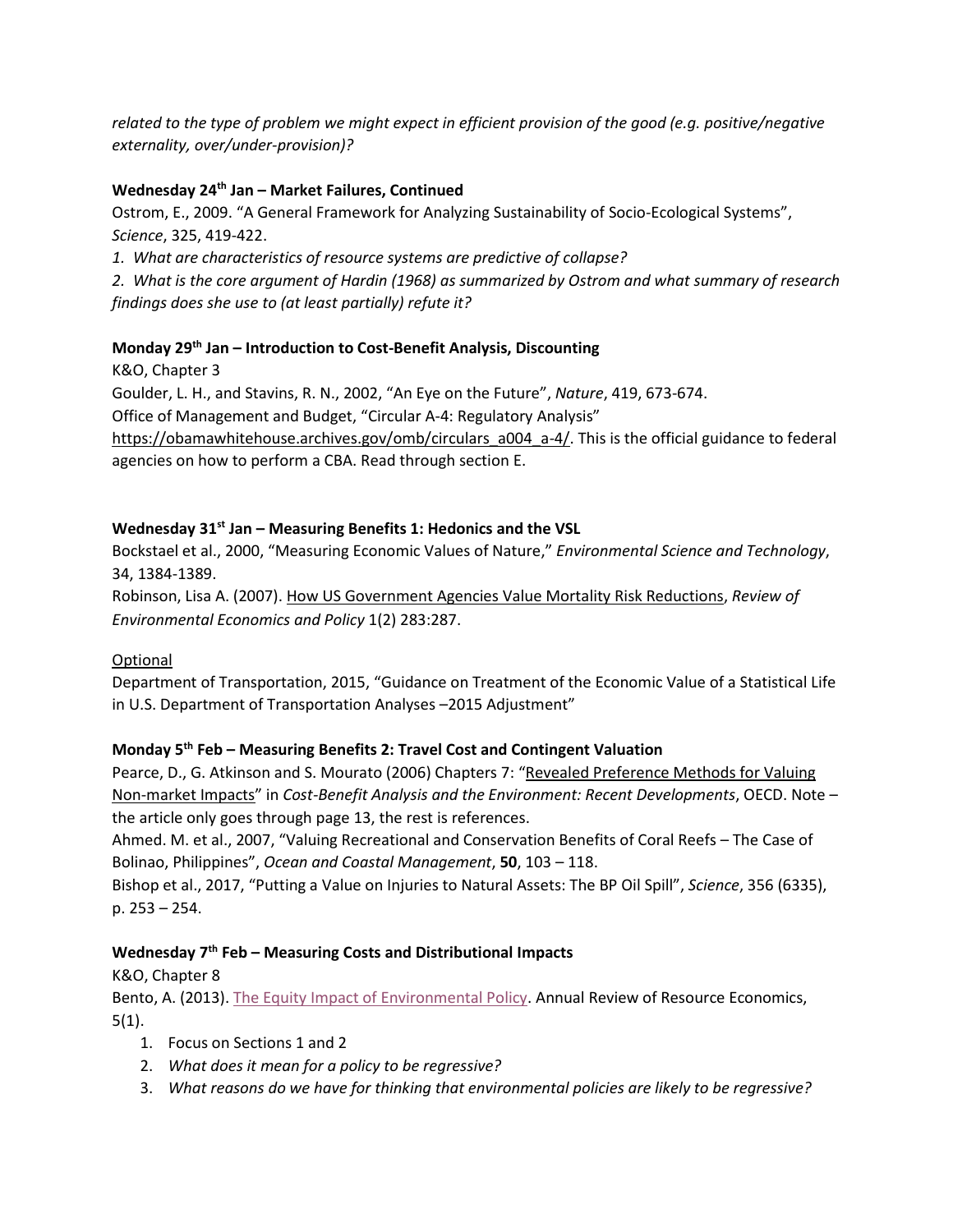4. *How can regressivity be counteracted (see discussion of Bento et al. (2009))?*

Blog post on the distributional effects of clean energy credits: <https://energyathaas.wordpress.com/2015/07/20/are-clean-energy-tax-credits-equitable/>

# **Monday 12th Feb – Policy Instruments and Economic Efficiency**

K&O: Chapter 9, Chapter 10

Sandel, M. J. (2012). What money can't buy: the moral limits of markets. Farrar, Straus and Giroux. (Excerpt [covering tradable pollution permits and offsets,](https://smartsite.ucdavis.edu/access/content/group/d3dd1351-deb3-461d-8184-221669197963/Readings/Sandel%20--%20Tradable%20pollution%20permits%20and%20offsets%20--%20excerpt%20from%20What%20Money%20Can_t%20Buy.pdf) pp. 72-79).

*1. What message does Sandel believe is conveyed by using government regulation (as opposed to tradable permits) to control pollution?*

*2. Buying the right to pollute does damage to which two norms?*

*3. Does Sandel believe that the effect of market instruments (like cap and trade) on norms implies that they are always a bad idea?*

Schmalensee and Stavins, 2017. "The Design of Environmental Markets: What Have We Learned from Experience with Cap and Trade?" *Oxford Review of Economic Policy*, **33** (4), 572-588

### **Wednesday 14th Feb – Midterm Quiz**

### **Monday 19th Feb – PRESIDENTS DAY**

# **Wednesday 21st Feb – Climate Change: Social Cost of Carbon**

Greenstone, M., Kopits, E., & Wolverton, A. (2013). [Developing a social cost of carbon for US regulatory](http://reep.oxfordjournals.org/content/7/1/23.short)  [analysis: A methodology and interpretation.](http://reep.oxfordjournals.org/content/7/1/23.short) Review of Environmental Economics and Policy, 7(1), 23-46.

- 1. What is the social cost of carbon (SCC) meant to reflect/include?
- 2. How is it meant to be used in policy analysis—what is the objective behind generating this estimate?
- 3. Who is generating and then publishing an estimate of the SCC?
- 4. What are the three steps in the "reduced-form" approach to estimating the SCC (not the numbered list on p. 25)?
- 5. What are the three key modeling assumptions made (i.e. input parameters used) in the estimation of the SCC highlighted by the authors?
- 6. What is the "equilibrium climate sensitivity"?
- 7. What is the half-life of CO2?
- 8. What regions of the world are captured by the SCC estimate used by the U.S. and why?
- 9. Why does the SCC grow over time (e.g. for a unit generated in 2010 versus 2025)?

Arrow, K., Cropper, M., Gollier, C., Groom, B., Heal, G., Newell, R., Nordhaus, W., Pindyck, R., Pizer, W., Portney, P., Sterner, T., Tol, R., and Weitzman, M. (2012). [How Should Benefits and Costs Be](http://papers.ssrn.com/sol3/Delivery.cfm/SSRN_ID2199511_code1108470.pdf?abstractid=2199511&mirid=5)  [Discounted in an Intergenerational Context? The Views of an Expert Panel.](http://papers.ssrn.com/sol3/Delivery.cfm/SSRN_ID2199511_code1108470.pdf?abstractid=2199511&mirid=5) The Views of an Expert Panel (December 19, 2012). Resources for the Future Discussion Paper, (12-53).

1. Focus on the first 10 pages of this paper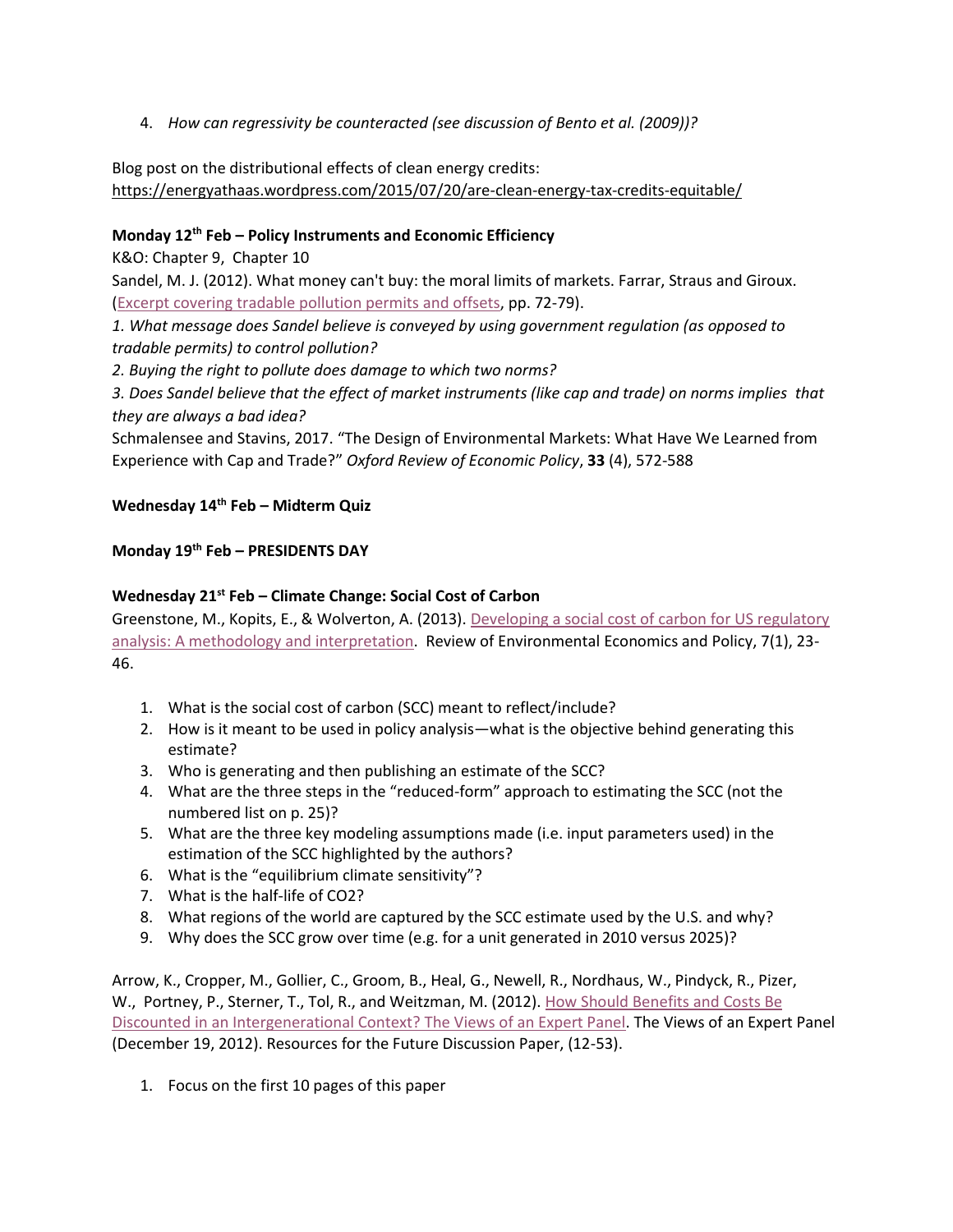2. *What does it mean to select a discount rate (or parameters that determine the discount rate) using "prescriptive" approach, and how does that differ from a "descriptive" approach?*

### **Monday 26th Feb – Climate Change: Domestic Policy**

AEA Research Summary, "Are Subsidies for Electric Cars Good for the Environment? <https://www.aeaweb.org/research/are-subsidies-for-electric-cars-good-for-environment>

Fowlie, M., L. Goulder, M. Kotchen, S. Borenstein, J. Bushnell, L. Davis, M. Greenstone, C. Kolstad, C. Knittel, R. Stavins, M. Wara, F. Wolak, and C. Wolfram (2014). An Economic Perspective on the EPA's [Clean Power Plan.](http://www.sciencemag.org/content/346/6211/815.full) *Science* 336(6211), pp. 815-816.

- 1. What is the emissions reduction goal of the Clean Power Plan (CPP)?
- 2. What are the three key steps involved in the plan?
- 3. What are the expected net benefits in 2030?
- 4. What are the two major categories of estimated benefits and what do they include? Which of these forms the majority of the estimated benefits?
- 5. What does it mean for state-level emissions standards to be "ratio-based"? How are energy efficiency improvements accounted for under this metric?
- 6. What are two possible problems/concerns with the ratio-based approach that don't apply under a mass-based target?
- 7. What are the advantages of a ratio-based approach?
- 8. How is the plan designed for cost-effectiveness (flexibility) within and across states?

### Regulatory Impact Analysis of Repeal of the Clean Power Plan:

[https://www.epa.gov/sites/production/files/2017-10/documents/ria\\_proposed-cpp-repeal\\_2017-](https://www.epa.gov/sites/production/files/2017-10/documents/ria_proposed-cpp-repeal_2017-10.pdf) [10.pdf.](https://www.epa.gov/sites/production/files/2017-10/documents/ria_proposed-cpp-repeal_2017-10.pdf)

- 1. Only read through p.16 of the report (Table 1-8)
- 2. What changes is EPA making to its analysis from its initial analysis of the CPP in order to justify repeal?
- 3. [This](1.%09https:/www.nytimes.com/2017/10/09/opinion/environmental-protection-obama-pruitt.html?_r=0) op-ed post might help understand what's going on.

#### Optional:

Mildenberger, M., Howe, P., Marlon, J., and Leiserowtiz, A. 2017. "The spatial distribution of Republican and Democratic climate and energy opinions at state and local scales." *Climatic Change.* Also explore the online data visualization tool: [http://climatecommunication.yale.edu/visualizations-data/partisan-maps-](http://climatecommunication.yale.edu/visualizations-data/partisan-maps-2016/)[2016/](http://climatecommunication.yale.edu/visualizations-data/partisan-maps-2016/)

Farrell, J., 2015. "Network Structure and Influence of the Climate Change Counter-Movement", *Nature Climate Change*, **6**, 370-374.

#### **Wednesday 28th Feb – Climate Change: International Agreements, Game Theory**

Olmstead, S. M., & Stavins, R. N. (2012). [Three key elements of a post-2012 international climate policy](http://reep.oxfordjournals.org/content/6/1/65.short)  [architecture.](http://reep.oxfordjournals.org/content/6/1/65.short) Review of Environmental Economics and Policy, 6(1), 65-85.

*1. What are the strengths and weaknesses of the Kyoto protocol?*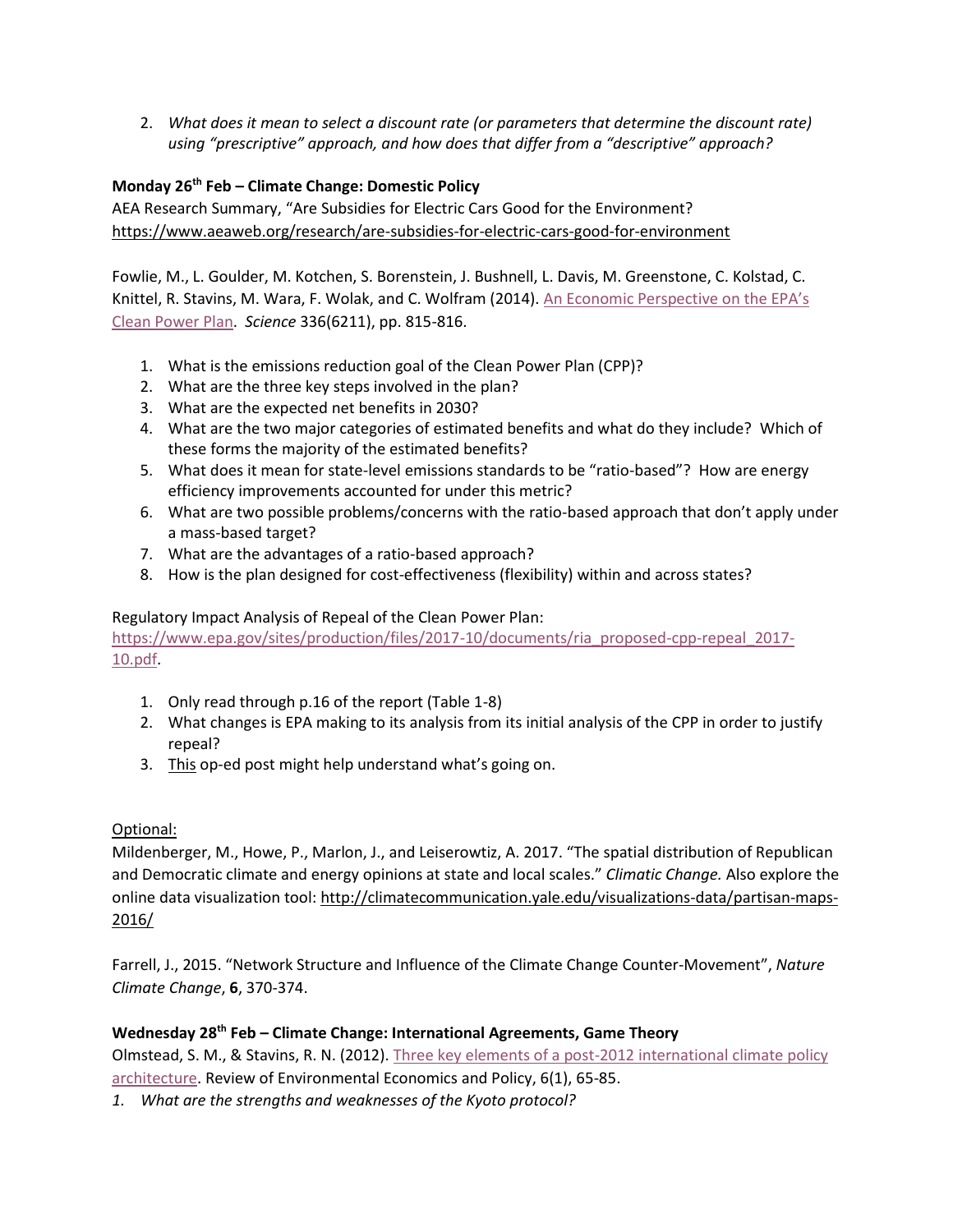*2. What are the four main arguments for expanding participation by developing countries? Explain the tension between equity and cost-effectiveness when considering the question of whether to expand participation in a global GHG mitigation agreement to include meaningful reductions by developing countries.* 

Calliari, E., A. D'Aprile and D. Marinella (2016). Unpacking the Paris Agreement. Review of Environment, Energy and Economics (Re3), FEEM online

Feb. [http://www.feem.it/userfiles/attach/2016291758554Re3-Calliari\\_DAprile\\_Davide\\_Unpacking-](http://www.feem.it/userfiles/attach/2016291758554Re3-Calliari_DAprile_Davide_Unpacking-20160204.pdf)[20160204.pdf.](http://www.feem.it/userfiles/attach/2016291758554Re3-Calliari_DAprile_Davide_Unpacking-20160204.pdf)

- 1. *There is one mitigation objective of the Paris Agreement stated in explicit numeric terms—what is it?*
- 2. *What is an "NDC"?*
- 3. *With respect to adaptation, are countries required to take any specific measures by a specific deadline?*
- 4. *What compromise was reached between developing and developed countries with respect to developed country liability for loss and damage from climate change?*
- 5. *What is the Global Stocktake and how is it linked with submission of new NDCs?*
- 6. *Are the emissions targets and/or financing commitments legally binding?*

### **Monday 5th March – Ecosystem Services**

Lawler J., et al. (2014). [Projected land-use change impacts on ecosystem services in the United States.](http://www.pnas.org/content/111/20/7492.short) Proceedings of the National Academy of Sciences, 111(20), 7492-7497.

Jack, K. et al., 2008. 'Designing Payments for Ecosystem Services: Lessons from Previous Experience with Incentive-Based Mechanisms", *Proceedings of the National Academy of Sciences*, **105**, 28, 9465-9470.

Jaychandran, S. et al., 2017, "Cash for Carbon: A Randomized Trial of Payments for Ecosystem Services to Reduce Deforestation", *Science*, **357** (6348), pp. 267 – 273.

#### Optional

Boyd J and Banzhaf S. 2007. [What are ecosystem services? The need for standardized environmental](http://www.sciencedirect.com/science/article/pii/S0921800907000341)  [accounting units.](http://www.sciencedirect.com/science/article/pii/S0921800907000341) Ecological Economics 63:616-626.

#### **Wednesday 7th March – Economics of Biodiversity**

Stephen Polasky, Christopher Costello, Andrew Solow, "[The Economics of Biodiversity](http://www.sciencedirect.com/science?_ob=ArticleURL&_udi=B7P5M-4HN7BB1-F&_user=4421&_coverDate=12%2F31%2F2005&_rdoc=1&_fmt=high&_orig=search&_sort=d&_docanchor=&view=c&_acct=C000059598&_version=1&_urlVersion=0&_userid=4421&md5=b983aac7c4636be6dc1a23fc8be9e014)", Chapter 29 in: Karl-Goran Maler and Jeffrey R. Vincent, Editor(s), Handbook of Environmental Economics, Elsevier, 2005, Volume 3. Pages 1517-1560.

Nelson, E. et al. 2008, "Efficiency of Incentives to Jointly Increase Carbon Sequestration and Species Conservation on a Landscape", *Proceedings of the National Academy of Sciences*, **105**, 28, 9471- 9476.

Optional